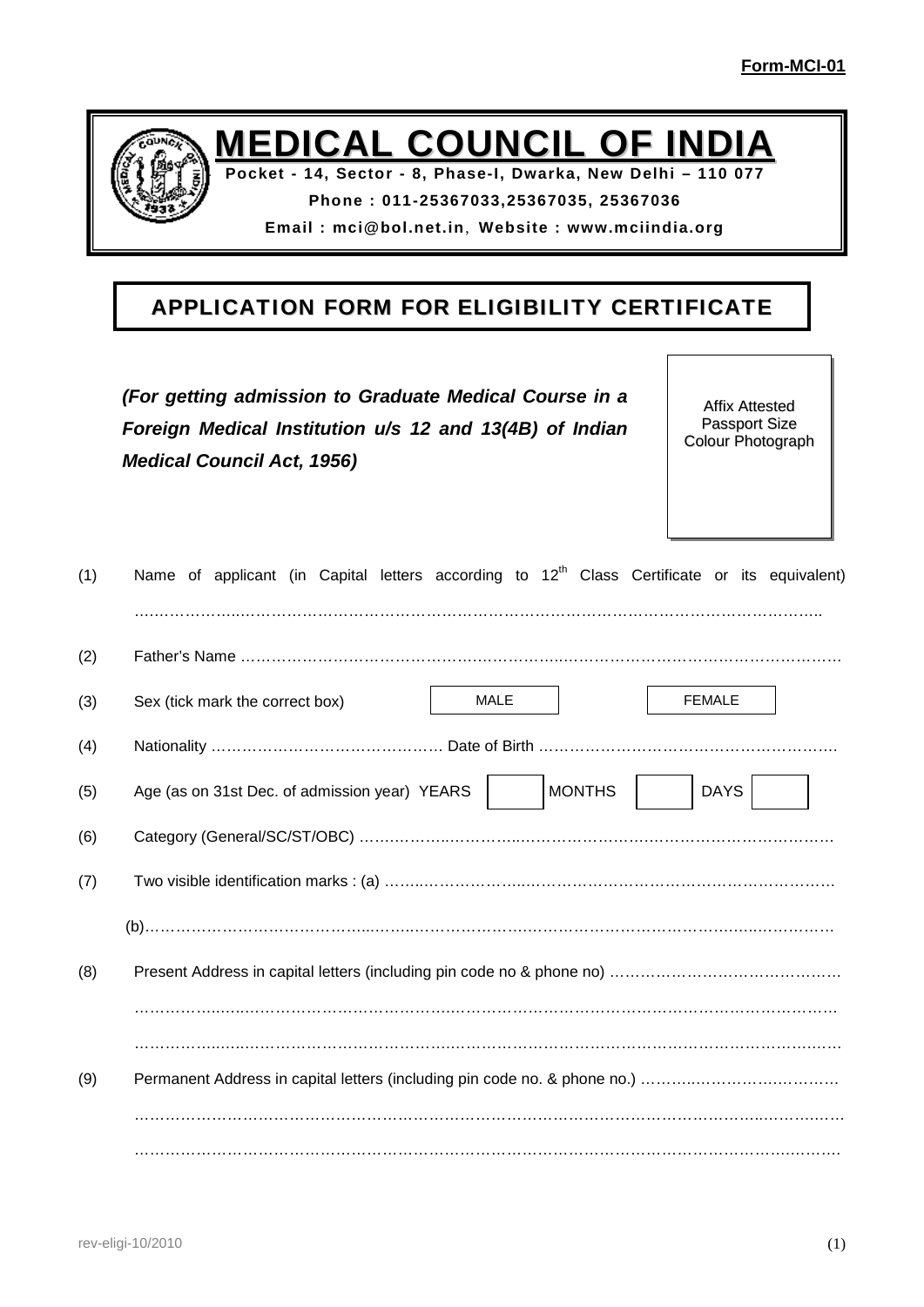$\overline{\phantom{a}}$ 

(10) Details of educational qualifications from 11th standard onwards:

## **11th Class details :**

| <b>Subjects</b> |               | <b>Maximum Marks</b> |               | <b>Marks Obtained</b> | % Result  |
|-----------------|---------------|----------------------|---------------|-----------------------|-----------|
|                 | <b>Theory</b> | <b>Practical</b>     | <b>Theory</b> | <b>Practical</b>      | Pass/Fail |
| English         |               |                      |               |                       |           |
| Physics         |               |                      |               |                       |           |
| Chemistry       |               |                      |               |                       |           |
| Biology         |               |                      |               |                       |           |

## **12th Class/ Intermediate or 10+2 details :**

| <b>Subjects</b> |               | <b>Maximum Marks</b> | <b>Marks Obtained</b><br>% Result |                  |           |  |
|-----------------|---------------|----------------------|-----------------------------------|------------------|-----------|--|
|                 | <b>Theory</b> | <b>Practical</b>     | <b>Theory</b>                     | <b>Practical</b> | Pass/Fail |  |
| English         |               |                      |                                   |                  |           |  |
| Physics         |               |                      |                                   |                  |           |  |
| Chemistry       |               |                      |                                   |                  |           |  |
|                 |               |                      |                                   |                  |           |  |
| Biology         |               |                      |                                   |                  |           |  |

### **B.Sc. or any other University Examination. (if any) :**

| <b>Subjects</b>    | <b>Maximum Marks</b><br><b>Practical</b><br><b>Theory</b> |  | <b>Marks Obtained</b><br><b>Practical</b><br><b>Theory</b> |  | % Result | Pass/Fail |
|--------------------|-----------------------------------------------------------|--|------------------------------------------------------------|--|----------|-----------|
|                    |                                                           |  |                                                            |  |          |           |
|                    |                                                           |  |                                                            |  |          |           |
| <b>Grand Total</b> |                                                           |  |                                                            |  |          |           |

 $\overline{\phantom{a}}$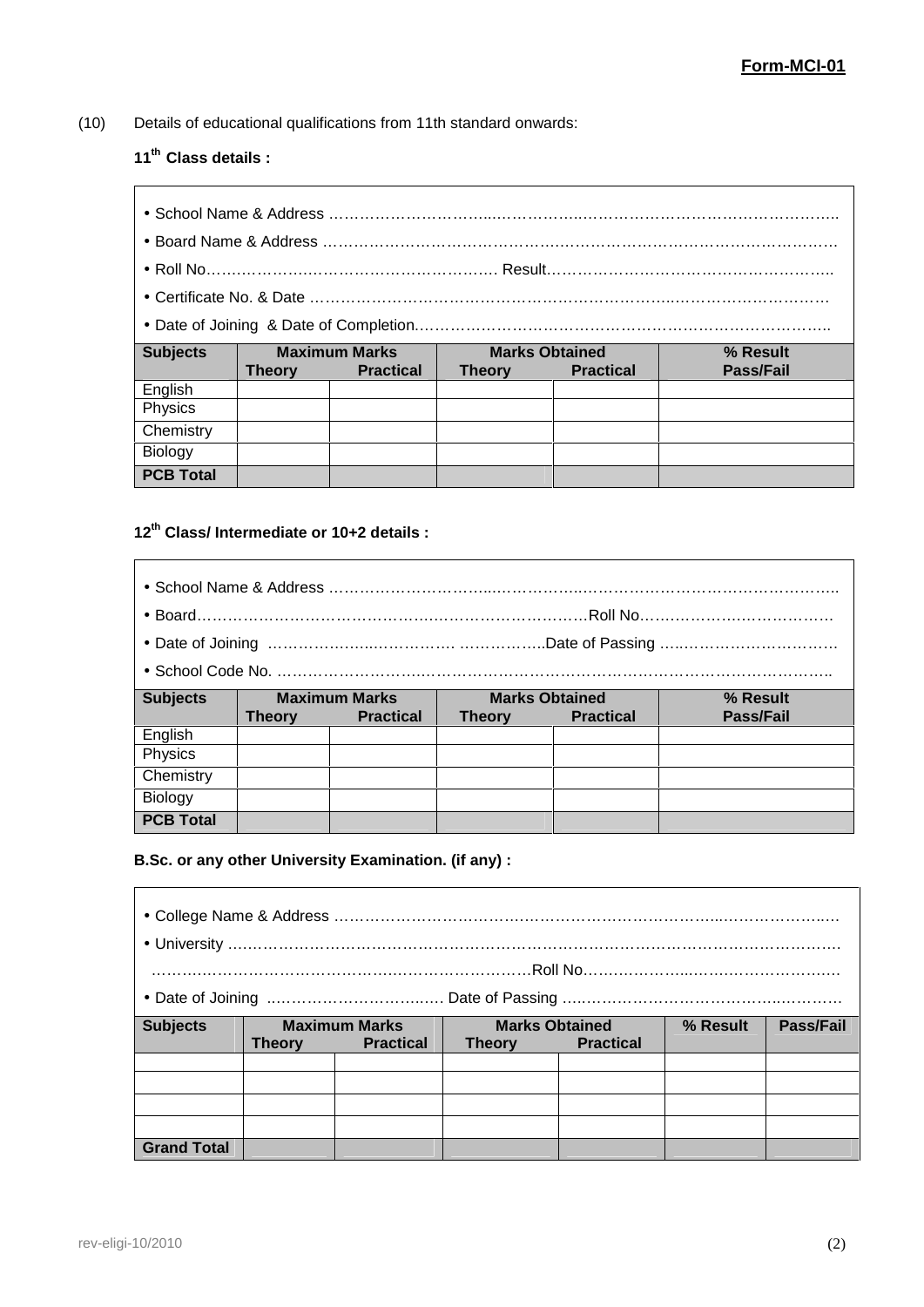|     |       | Transfer/Migration, if any with the name of present Medical College/Institution along with date of   |
|-----|-------|------------------------------------------------------------------------------------------------------|
|     |       |                                                                                                      |
|     |       | Name of the Foreign Medical University to which the Foreign Medical College/Institution with country |
|     |       |                                                                                                      |
|     |       |                                                                                                      |
|     |       | Details of payment of fees :                                                                         |
| (a) |       | <b>Eligibility Certificate Fee:</b>                                                                  |
|     | (i)   | Paid by Demand Draft of Rs. 2,000.00 (Rs. Two thousand only)                                         |
|     | (ii)  | DD<br>Demand draft, details thereof :                                                                |
|     |       |                                                                                                      |
|     |       |                                                                                                      |
|     |       |                                                                                                      |
| (b) |       | Verification Fees (as prescribed by concerned board) Details:                                        |
|     | (i)   |                                                                                                      |
|     | (ii)  |                                                                                                      |
|     | (iii) |                                                                                                      |
|     | (iv)  |                                                                                                      |
|     |       |                                                                                                      |
|     |       |                                                                                                      |
|     |       |                                                                                                      |
|     |       |                                                                                                      |

(11) Name of the Foreign Medical College/Institution wherein Admission Is sought by the

#### **NOTE:** THE APPLICANT MUST PROVIDE HIS/HER EMAIL ADDRESS AND MOBILE NO. THE CERTIFICATES OF THE CANDIDATES WILL BE MADE AVAILABLE ONLINE ON OUR WEBSITE www.mciindia.org ON OR AFTER 27<sup>th</sup> FEBRUARY,2013 UNDER "APPLY ONLINE PORTAL". A LOGIN ID AND PASSWORD WILL BE PROVIDED TO THE APPLICANTS THROUGH SMS AND E-MAIL BY WHICH THEY CAN DOWNLOAD THEIR CERTIFICATES AND CAN TAKE PRINT OUT.

**Form-MCI-01**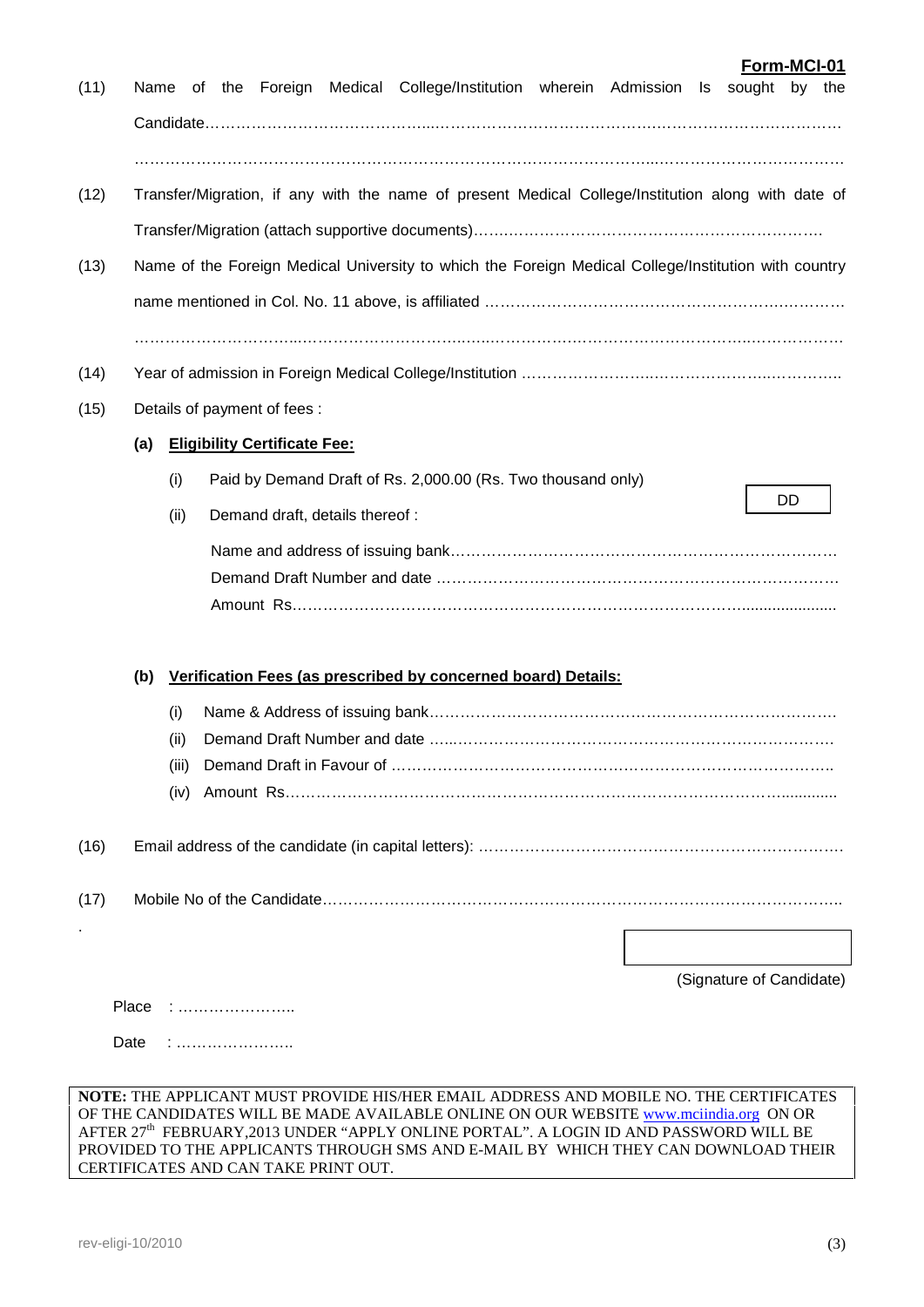## **DECLARATION**

I declare that the entries made by me in this Form are true to my knowledge and I understand that I am liable for action under the law for any false information or document produced by me without any notice from MCI, New Delhi.

I also understand that the Medical Council of India shall be free to investigate on its own into the correctness of information furnished by me in this application and/or call for any further information in this regard from me and in the event of any information furnished by me being found to be incorrect or false during such investigation or at any subsequent stage, the Council may refuse to issue the eligibility certificate or if already issued may cancel the same and I shall stand debarred from appearing in the Screening Test prescribed in Sub-Section(4A) of Section 13 of the Indian Medical Council Act, 1956 and any other rule and regulation framed by MCI, New Delhi without any notice.

I understand that after obtaining the foreign recognized primary medical qualification, and subject to the verification as contained above, I have to pass a screening test prescribed under the Indian Medical Council Act, 1956 read with the Eligibility Requirement for taking Admission in an Undergraduate Medical Course in a Foreign Medical Institution Regulations, 2002 and the Screening Test Regulations, 2002 before grant of provisional/permanent registration by the Medical Council of India or any of the State Medical Councils.

(Signature of Candidate)

Name……………….………........

| Place |  |
|-------|--|
| Date  |  |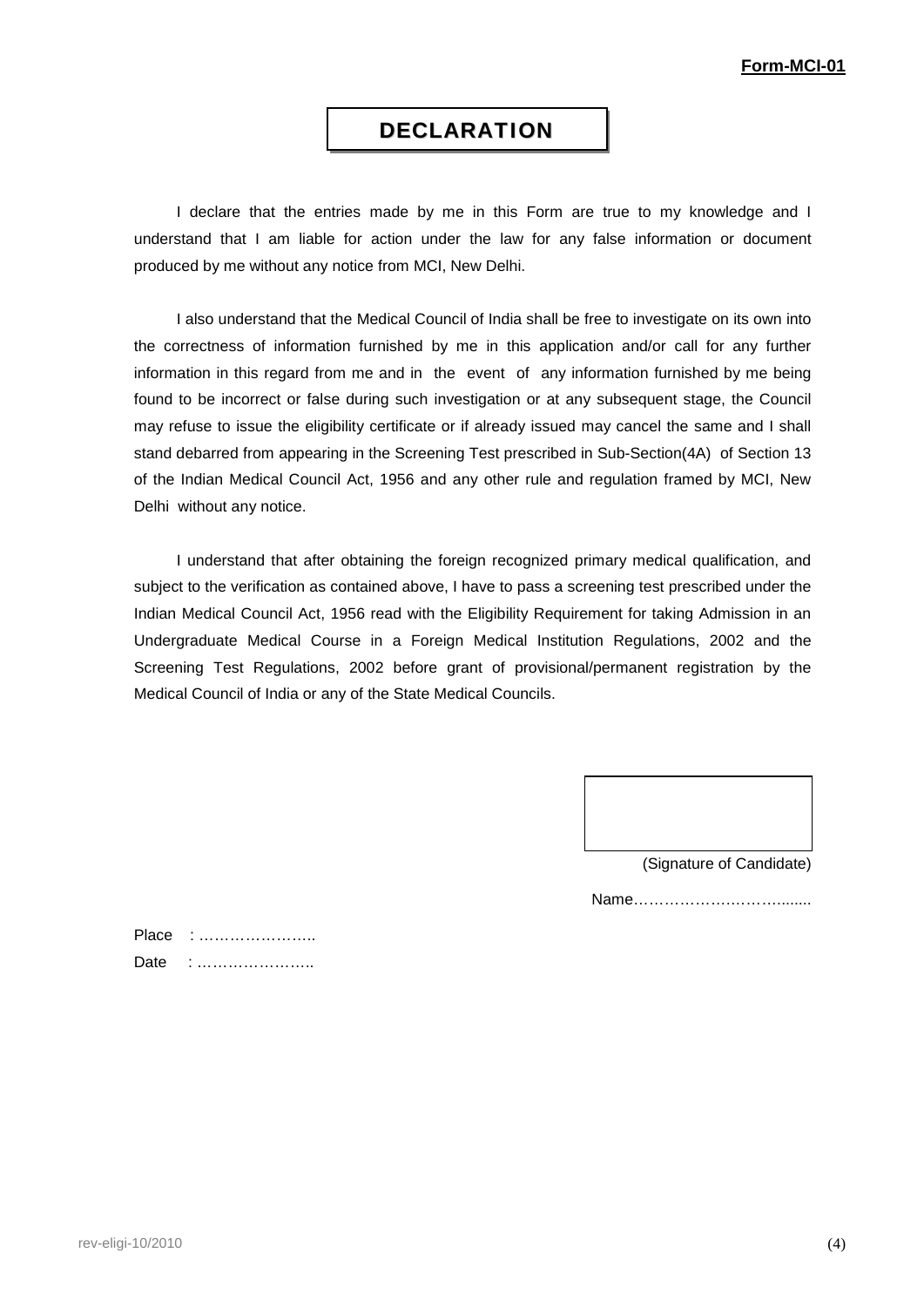## **CHECK LIST**

### *(for submission of documents)*

The candidates are required to ensure that the documents be enclosed as per the order in the Checklist. All papers/documents should be numbered and arranged according to the checklist in the following **.**order & tick mark the relevant box:

| S.NO.          | <b>Particulars/Details</b>                                                                                                                                                                                                                                             |     |           |  |  |
|----------------|------------------------------------------------------------------------------------------------------------------------------------------------------------------------------------------------------------------------------------------------------------------------|-----|-----------|--|--|
| $\mathbf{1}$   | A Bank Draft for Rs.2,000/- in favour of "The Secretary, Medical Council of India, New<br>Delhi"                                                                                                                                                                       | Yes | <b>No</b> |  |  |
| $\mathbf{2}$   | Whether candidate's name, Father's name, phone no. & purpose of application has been<br>written on the reverse side of DD/Pay order.                                                                                                                                   | Yes | <b>No</b> |  |  |
| 3              | Application form in original                                                                                                                                                                                                                                           | Yes | No.       |  |  |
| 4              | Three self attested copies of Passport along with copy of complete visas mentioned on<br>passport, if admission already taken.                                                                                                                                         | Yes | <b>No</b> |  |  |
| 5              | Proof of Nationality or Overseas Citizen of India.                                                                                                                                                                                                                     | Yes | <b>No</b> |  |  |
| 6              | Three self attested copies of Pass Certificate as well as Mark sheet of 10 <sup>th</sup> Class or<br>equivalent Board examination along with copy of Transfer Certificate/Migration Certificate<br>in case change of School.                                           | Yes | <b>No</b> |  |  |
| $\overline{7}$ | Three self attested copies of Pass Certificate as well as Marksheet of 11 <sup>th</sup> Class or<br>equivalent examination along with copy of Transfer Certificate/Migration Certificate in case<br>change of School.                                                  | Yes | No        |  |  |
| 8              | Three self attested copies of Mark sheet of 12 <sup>th</sup> Class (10+2) or equivalent Board<br>examination and also copy of Transfer Certificate/Migration Certificate in case change of<br>School/Board.                                                            | Yes | No        |  |  |
| 9              | Three self attested copies of Pass Certificate of 12 <sup>th</sup> Class (10+2) or equivalent<br>examination.(showing all the subjects & the name of the school)                                                                                                       | Yes | <b>No</b> |  |  |
| 10             | Three self attested copies of School/College Leaving Certificate for Bihar Board &<br>Tamilnadu Board Students.                                                                                                                                                        | Yes | <b>No</b> |  |  |
| 11             | Equivalency Certificate from Association of Indian Universities (AIU), New Delhi for the +2<br>equivalent qualifications, if obtained from abroad along with subject wise equivalency. If<br>marks are given in grades, proof of their equivalent percentage of marks. | Yes | No        |  |  |
| 12             | Three self attested copies of B.Sc. Mark sheet - if the candidate obtained less<br>than 50% marks for General and 40% marks for Reserve Category                                                                                                                       | Yes | <b>No</b> |  |  |
| 13             | Three self attested copies of OBC/SC/ST Certificate<br>(mention the Caste Certificate number, date and name and address of the Issuing<br>authority on the back side of copy of the certificate)                                                                       | Yes | <b>No</b> |  |  |
| 14             | Three self attested copies of English Translation of OBC/SC/ST Certificate -<br>(if the Certificate is in Regional language).                                                                                                                                          | Yes | No        |  |  |
| 15             | One additional colour passport size photograph with front view                                                                                                                                                                                                         | Yes | No        |  |  |
| 16             | Three attested copies of Admission/Acceptance letter issued by concerned Foreign<br><b>Medical University</b>                                                                                                                                                          | Yes | No        |  |  |
| 17             | Year wise mark sheet of MBBS or equivalent course from 1 <sup>st</sup> year onwards, if already<br>taken admission.                                                                                                                                                    | Yes | No        |  |  |
| 18             | Copy of student ID card issued by the concerned medical university/institute, if admission<br>already taken                                                                                                                                                            | Yes | No        |  |  |
| 19             | Additional DD for Verification of 10+2 mark sheet/Certificate, as per list attached with the<br>application form.                                                                                                                                                      | Yes | No        |  |  |
| 20             | Original Certificates for Serial No 6 to Sr. No 14 for verification.                                                                                                                                                                                                   | Yes | No        |  |  |

Dated …………………………

(Signature of Candidate)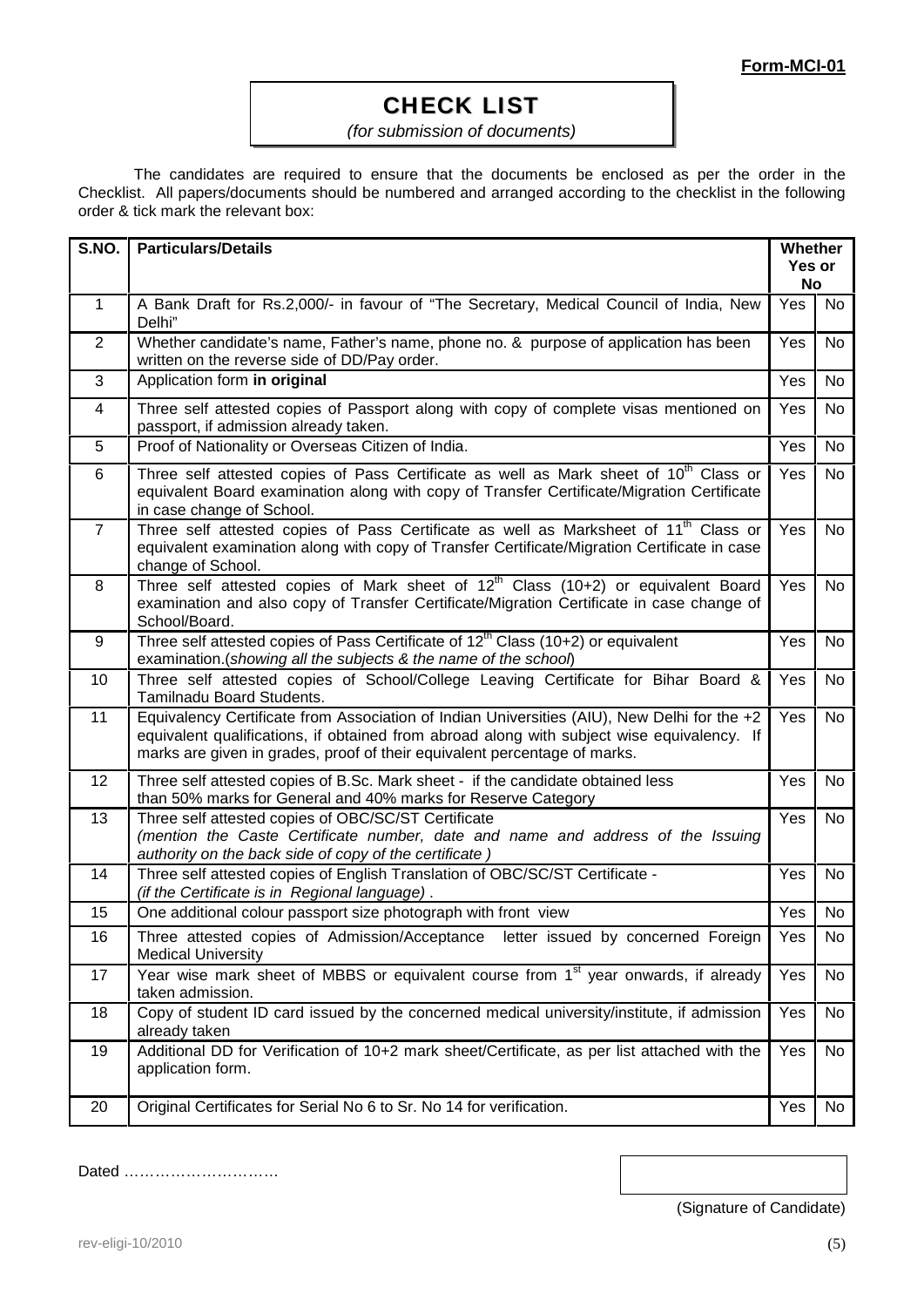**(NEW PAGE INSERTED)**



# **MEDICAL COUNCIL OF INDIA**

**Pocket - 14, Sector - 8, Phase-I, Dwarka, New Delhi - 110 077 Phone : 011-25367033,25367035, 25367036 Email : mci@bol.net.in**, **Website : www.mciindia.org**

### **THREE NON-ATTESTED PHOTOGRAPH**

### **SPECIMEN SIGNATURE OF THE CANDIDATE**

Colour Photograph

(Signature of the Candidate)

Colour Photograph

(Signature of the Candidate)

Colour Photograph

(Signature of the Candidate)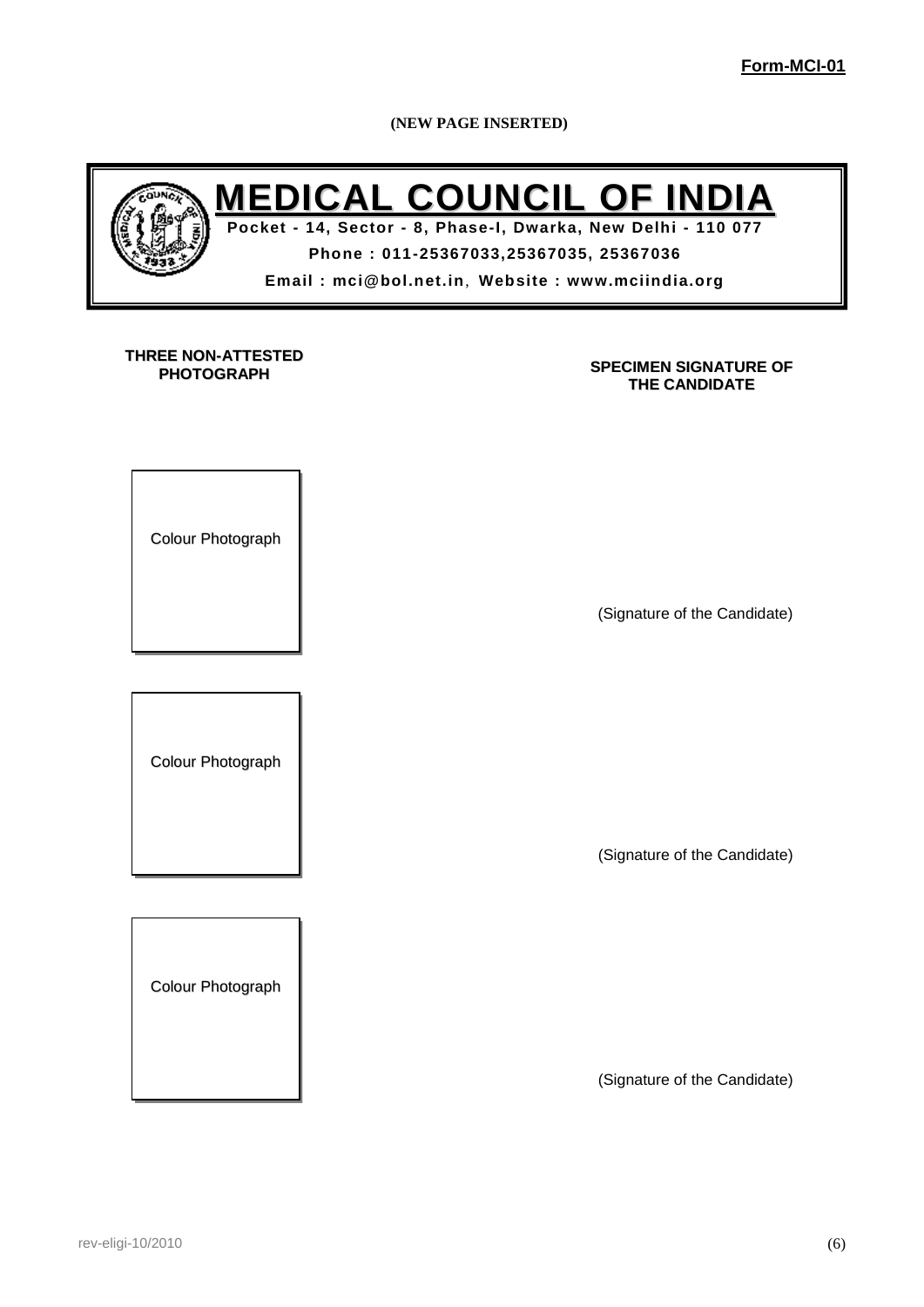## **INSTRUCTIONS**

*(Read Instructions carefully before filling up the Eligibility*

*Form)*

- 1) Incomplete documents and applications without originals will not be accepted. Application must be complete in all respects. No alteration will be allowed to be made in the application form after it has been submitted to the Council. **.**
- 2) The applicant who applies through post must enclose the original certificates properly tagged along with the application form. The same will be returned after issuance of Eligibility **Certificate**
- 3) The Form should be filled up using Capital letters in candidate's own legible handwriting.
- 4) Demand draft for Rs.2000/- (Rupees Two Thousand only) in favour of *"The Secretary, Medical Council of India", Payable at New Delhi.* On reverse of demand draft please mention applicant's Name, Father's Name, purpose for which the draft submitted and Telephone Number. Applicant is required to affix one recent front view colour photograph on the application form.
- 5) All the documents should be submitted in original (along with three legible self attested photocopies)
- 6) Original Matriculation Certificate showing Date of Birth (with three self attested photocopies.)
- 7) Original Marksheet of the  $11<sup>th</sup>$  class (with three self attested photocopies).
- 8) Original +2 Marksheet & Pass Certificate (with three self attested photocopies).
- 9) Original and three attested copies of School/College Leaving Certificate for Bihar Board and Tamilnadu Board Students.
- 10) Original SC/ST/OBC Certificate (with three attested photocopies) (in case of reserved category candidates) and a copy of English Version in case of Caste Certificate is in regional language.
- 11) Original Proof of Admission in Foreign Medical University (alongwith three selfattested photocopies)
- 12) Applicant to retain one copy of application form and draft for future reference.
- 13) Equivalency Certificate from AIU to the +2 equivalent qualifications, if obtained from abroad.
- 14) Fee for verification of qualifying examination as prescribed by the State Boards/Universities concerned, as mentioned below in Column No. 16.
- 15) Eligibility Certificate is issued only through email and no hard copy is issued. Therefore, candidates must have a valid email ID on which the Eligibility Certificate to be sent.
- 16) Verification fees to be submitted by way of DD/Pay Order by the candidate who have qualified 10+2 examinations from the following States :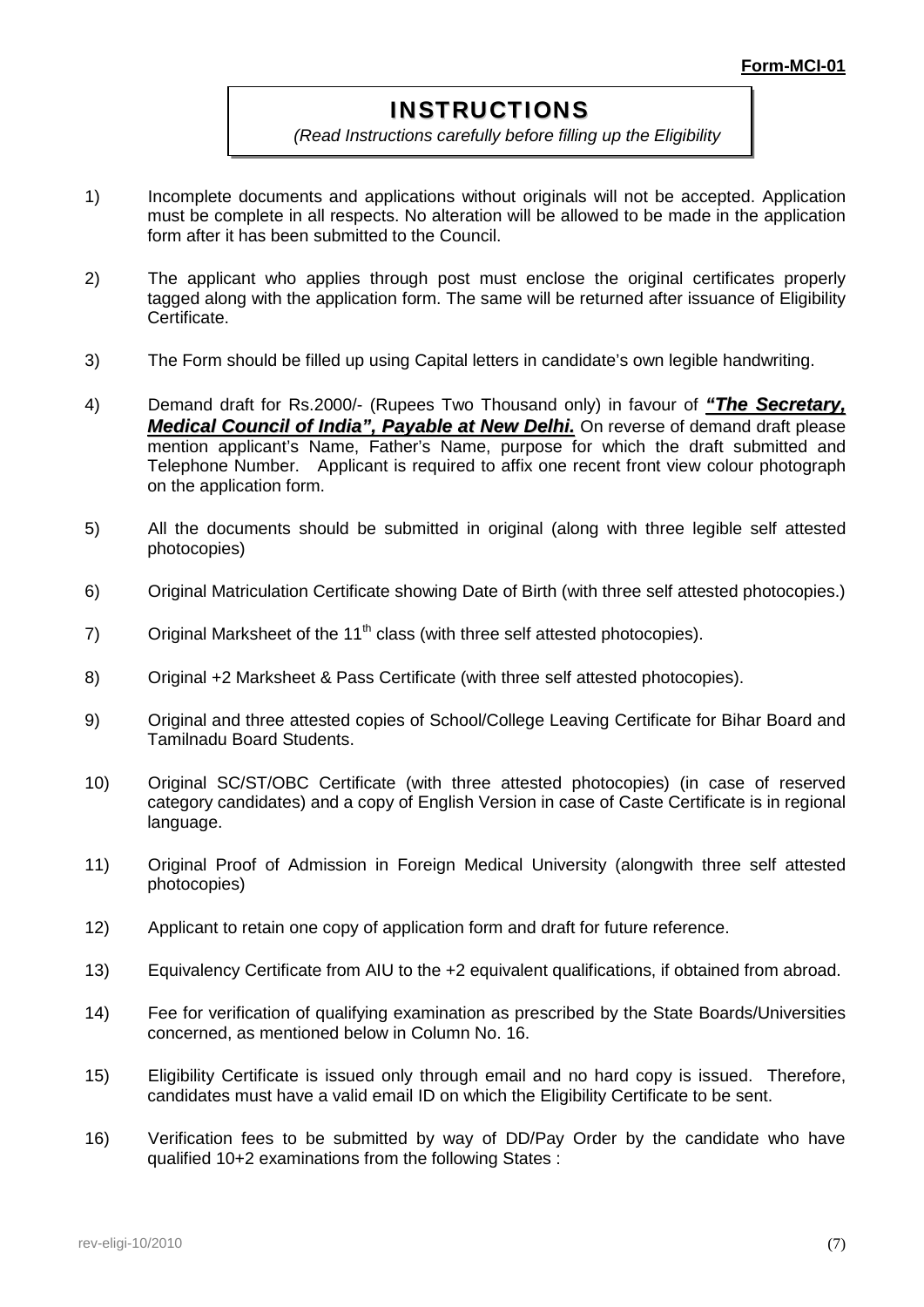## **Form-MCI-01**

| <b>SNo</b> | <b>State/Board</b>      | <b>Amount</b>          | In favour of                                                                                                                                                                                                                                                                                                                                                                             |
|------------|-------------------------|------------------------|------------------------------------------------------------------------------------------------------------------------------------------------------------------------------------------------------------------------------------------------------------------------------------------------------------------------------------------------------------------------------------------|
| a)         | Andhra Pradesh          | Rs. 100/-              | Secretary, B.I.E, AP, Hyderabad                                                                                                                                                                                                                                                                                                                                                          |
| b)         | Assam                   | Rs.100/-               | Secretary, Assam Higher Secondary Education, Council<br>payable at Guwahati                                                                                                                                                                                                                                                                                                              |
| c)         | <b>CBSE</b>             |                        | Secretary, C.B.S.E., payable in respect of<br>12th Roll Number starting with : -<br>'1'<br>Payable at Ajmer for Rs. 235/-<br>2'<br>Payable at Panchkula for Rs. 100/-<br>'3'<br>Payable at Guwhati, for Rs. 200/-<br>4'<br>Payable at Chennai for Rs. 240/-<br>5'<br>Payable at Allahabad for Rs. 130/-<br>6'<br>Payable at Delhi for Rs. 100/-<br>'7'<br>Payable at Bihar for Rs. 200/- |
| d)         | <b>GOA</b>              | Rs.100/-               | Secretary, Goa Board of Secondary & Higher Secondary<br>Education, Alto-Betim-Goa.                                                                                                                                                                                                                                                                                                       |
| e)         | Gujarat                 | Rs.225/-               | Secretary, Gujarat Secondary & Higher Secondary<br>Education<br>Board,<br>Gandhinagar<br>payable<br>at<br>Ahmedabad/Gandhinagar from Nationalized bank only.                                                                                                                                                                                                                             |
| $f$ )      | <b>ICSE</b>             | Rs.300/-               | Secretary, Council for the Indian School Certificate<br>Examination, payable at Delhi.                                                                                                                                                                                                                                                                                                   |
| g)         | Jammu &<br>Kashmir      | Rs.560/-               | Chairman J & K State Board of School Education,<br>payable at J & K Bank, Rehari Colony, Jammu/Lalmandi<br>Srinagar.                                                                                                                                                                                                                                                                     |
| h)         | Jharkhand               | Rs.100/-               | Jharkhand Academic Council Fund, Payable at Ranchi                                                                                                                                                                                                                                                                                                                                       |
| i)         | Madhya Pradesh          | Rs.100/-               | Secretary,<br>Madhya<br>Pradesh<br>Board<br>of<br>Secondary<br>Education, payable at Bhopal                                                                                                                                                                                                                                                                                              |
| j)         | <b>Himachal Pradesh</b> | Rs.600/-               | Secretary, Himachal Pradesh School Education Board,<br>Dharamshala-176700, Payable at Dharamshala                                                                                                                                                                                                                                                                                        |
| k)         | Maharashtra             | Rs.200/-<br>Rs.300/-   | Secretary, M.S. Board of Secondary & Higher Secondary<br>Education<br>Divisional<br>of<br>respective<br><b>Board</b><br>from<br>Nationalised Bank only. (Rs.300 for Kolhapur Divisional Board)                                                                                                                                                                                           |
| $\vert$    | Manipur                 | Rs.100/-               | Higher Secondary Education,<br>Secretary, Council of<br>payable at Manipur                                                                                                                                                                                                                                                                                                               |
| m)         | Orissa                  | Rs.100/-               | "Finance Officer, CHSE, Odisha, Bhubaneswar".                                                                                                                                                                                                                                                                                                                                            |
| n)         | Punjab                  | Rs.600/-               | Secretary, Punjab School Education Board, payable at<br>Mohali/Chandiargh                                                                                                                                                                                                                                                                                                                |
| $\circ$ )  | <b>Tamil Nadu</b>       | Rs.50/-                | The Director, Directorate of Govt. Examinations, Chennai-<br>6, payable at Chennai (From Nationalized Bank.)                                                                                                                                                                                                                                                                             |
| p)         | West Bengal             | Rs.100/-<br>(from SBI) | West Bengal Council of Higher Secondary Education,<br>Payable at Kolkata                                                                                                                                                                                                                                                                                                                 |

## *VERIFICATION FEE WILL BE SUBMITTED ONLY IN FORM OF DEMAND DRAFT/PAY ORDER*